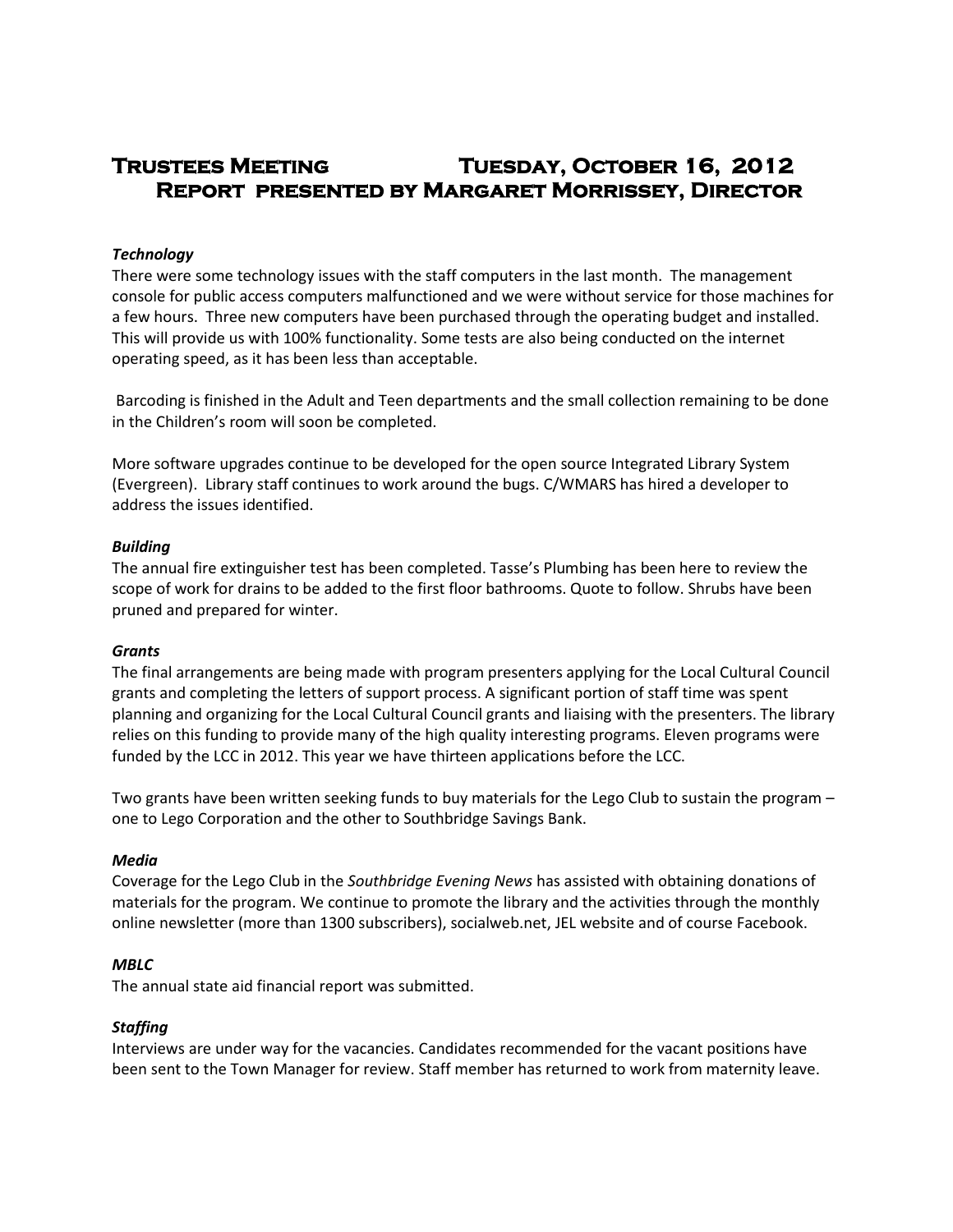## *Children's Department*

The new Lego Club had its first gathering and has been well supported. An even larger group is expected to participate this week! We arranged for Monday night's *Pajama Story Time* to be recorded and were pleased with the results. Fall storytime schedule is in full swing with *Pajama Storytime* on Mondays, *SuperKids* on Wednesdays and *Babytime* on Fridays. Staff is preparing for the new *Lego Club* which will start later this month.

## *Outreach*

The Children's Librarian and Library Director visited the WCAC sites to do a special guest reading as part of *Read for the Record,* for the children at both sites. Library Card Sign Up month continues through end of September and staff is promoting the use of a library card.

# *Partnership*

The ASPIRA Program Coordinator and seven student volunteers from the youth group read some bilingual stories in celebration of *Hispanic Heritage Month*.

## *Training*

Children's Librarian has attended a free training webinar "*What's New for Storytimes*". Part of the discussion focused on how libraries are re-arranging their picture book collection. This new trend is moving away from author's last name to 'glades' (essentially focusing on topics/subjects).

## *Meetings*

I attended the ribbon cutting ceremony at the Middle High School, met with a representative from Aids Project Worcester in preparation for a program in November. I attended the annual ASPIRA gala and award ceremony and toured the Southbridge Landfill during the recent open house offered. As well, I attended the monthly Digital Commonwealth and Literacy Volunteers board meetings.

| October            | Jennifer Meshberg            |                            | Main Hall           |
|--------------------|------------------------------|----------------------------|---------------------|
|                    | <b>Fashion Show</b>          |                            |                     |
| Monday 22, 29      | Inkwell Imaginings           | 6 p.m. $-7:30$ p.m.        | Mills Room          |
| Monday 22,         | Pajama Story Time            | 6:30 p.m. $-7:30$ p.m.     | Children's Room     |
| Tuesday 16, 23, 30 | Knitting With Sonya          | $10:30$ a.m. $-12:30$ a.m. | <b>Reading Room</b> |
| Tuesday 16, 23, 30 | Anime Club for Teens         | $3:10$ p.m. $-4:30$ p.m.   | Pioppi Room         |
| Wednesday 17,24,31 | Super Kids- stories and      | $10:30$ a.m.               | Children's Room     |
|                    | songs for preschoolers       |                            |                     |
| Wednesday 17,24,31 | Crafty Wednesdays            | All Day - drop in          | Children's Room     |
| Thursday 18        | Eerie Tales from             | 6:30 p.m. $-7:30$ p.m.     | Reading Room        |
|                    | Southbridge                  |                            |                     |
|                    | with Debbie O'Carroll *      |                            |                     |
| Thursday 18,25     | Lego Club                    | $3 p.m. - 4 p.m.$          | Craft Room          |
| Friday 26          | Baby Time - specialized play | $10:30$ a.m.               | Children's Room     |
| Friday 19          | No-School Movie Madness      | 1 p.m. and 3 p.m.          | Children's Room     |

Planning for the library's centenary is well underway and there are lots of ideas under consideration.